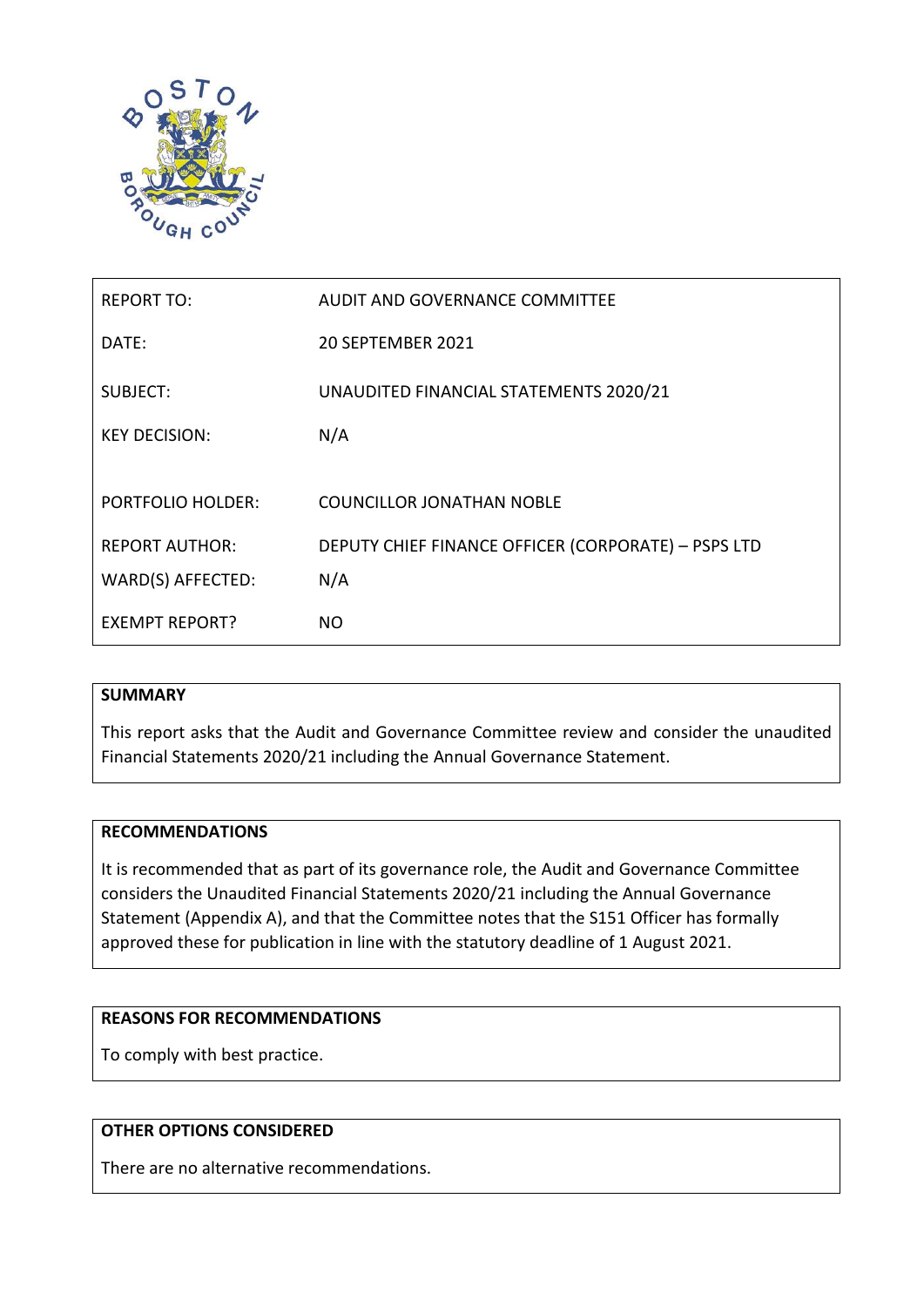# **REPORT**

# **1. Introduction**

- 1.1 The Accounts and Audit Regulations 2015 require that
	- The Responsible Finance Officer (Section 151 Officer) signs the unaudited Financial Statements no later than 31 May each year; and
	- The Financial Statements be considered and approved by a committee of the Council no later than 31 July each year.

However, due to the Coronavirus Pandemic the regulations have been amended for 2020/21 - Accounts and Audit (Coronavirus) Amendments Regulation 2020 (SI 2021/263). The amended regulations require that

- The Responsible Financial Officer (Section 151 Officer) signs the unaudited Financial Statements no later than 1 August 2021 and
- The Financial Statements including Annual Governance Statement be considered and approved by a committee of the Council no later than 30 September 2021.

To continue the Council's good practice, this report presents the unaudited Financial Statements including Annual Governance Statement to the Committee to enable comments and challenge, and to highlight any key areas.

- 1.2 The Financial Statements production is complete, and shown at Appendix A is the unaudited version of the 2020/21 Financial Statements (this includes the Comprehensive Income and Expenditure Statement, Movement in Reserves Statement, and Balance Sheet as at 31 March 2021, along with the Annual Governance Statement).
- 1.3 The timescales involved with the approval, inspection and audit of the Council's Financial Statements for 2020/21 are:

|           | • S151 Officer signs Statements               | 30 July 2021          |
|-----------|-----------------------------------------------|-----------------------|
| $\bullet$ | Accounts available for Public inspection from | 31 July 2021          |
|           | • Audit by Mazars LLP commenced               | 16 August 2021        |
| $\bullet$ | Unaudited Financial Statements to Committee   | 20 September 2021     |
| $\bullet$ | Financial Statements approved by Committee    | 8 November 2021 (TBC) |
|           | • Auditor's opinion on Statements issued by   | To be confirmed       |

- 1.4 The Accounts have been prepared in accordance with the Code of Practice and the Council's accounting policies.
- 1.5 The draft Annual Governance Statement is presented within the unaudited Financial **Statements**
- 1.6 The net worth of the Council, as shown in the Balance Sheet, decreased by £8.461m and this is also reflected in the Comprehensive Income and Expenditure Statement. The main reasons are set out in paragraph 1.7.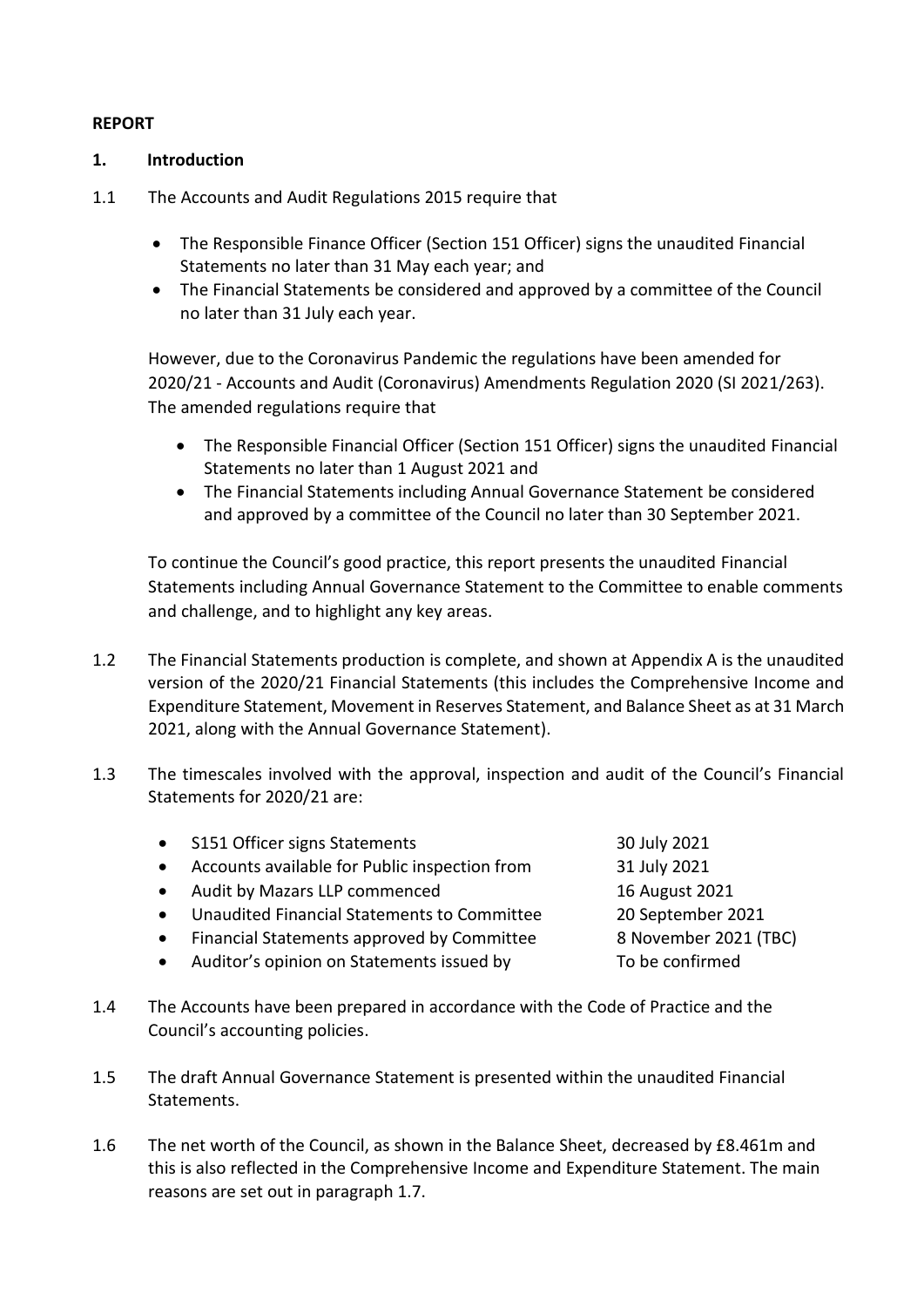- 1.7 The major changes in the Balance Sheet at the year end, considered significant enough to warrant specific reference, are
	- An increase of £8.5m in Short-term Debtors, mainly due to the accounting entries associated with the resulting deficits on the Council Tax and Business Rates Collection Fund at 31 March 2021. The debtor balances are the net positions attributable from Lincolnshire County Council, Lincolnshire Police Authority and Central Government on the Collection Fund.
	- An increase of £9.0m in Short-term Creditors, mainly due to Covid grants received in 2020/21 but not yet paid out to businesses, therefore 'owed' to Central Government at the year end, and also due to Section 31 Grant relating to Business Rates, where Central Government and Lincolnshire County Council's shares were also paid to Boston Borough Council to assist with cash flow in year, and is therefore due to be paid back at year end.
	- The Actuary's assessment of the Council's net Pension Liability increased by £9.4m, as a result of changes in demographic and financial assumptions.
- 1.8 The audit by Mazars LLP commenced on 16 August 2021 and officers are working to respond to queries and provide information as requests are received.

# **CONCLUSION**

The Committee are asked to review and consider the unaudited Financial Statements 2020/21 including the Annual Governance Statement.

# **FINANCIAL IMPLICATIONS**

As contained in the unaudited Financial Statements at Appendix A.

# **LEGAL IMPLICATIONS**

As contained in the Accounts and Audit Regulations 2015 and the Accounts and Audit (Coronavirus) Amendments Regulation 2020 (SI 2021/263).

# **CLIMATE CHANGE AND ENVIRONMENTAL IMPLICATIONS**

None

# **EQUALITY AND SAFEGUARDING IMPLICATIONS**

None